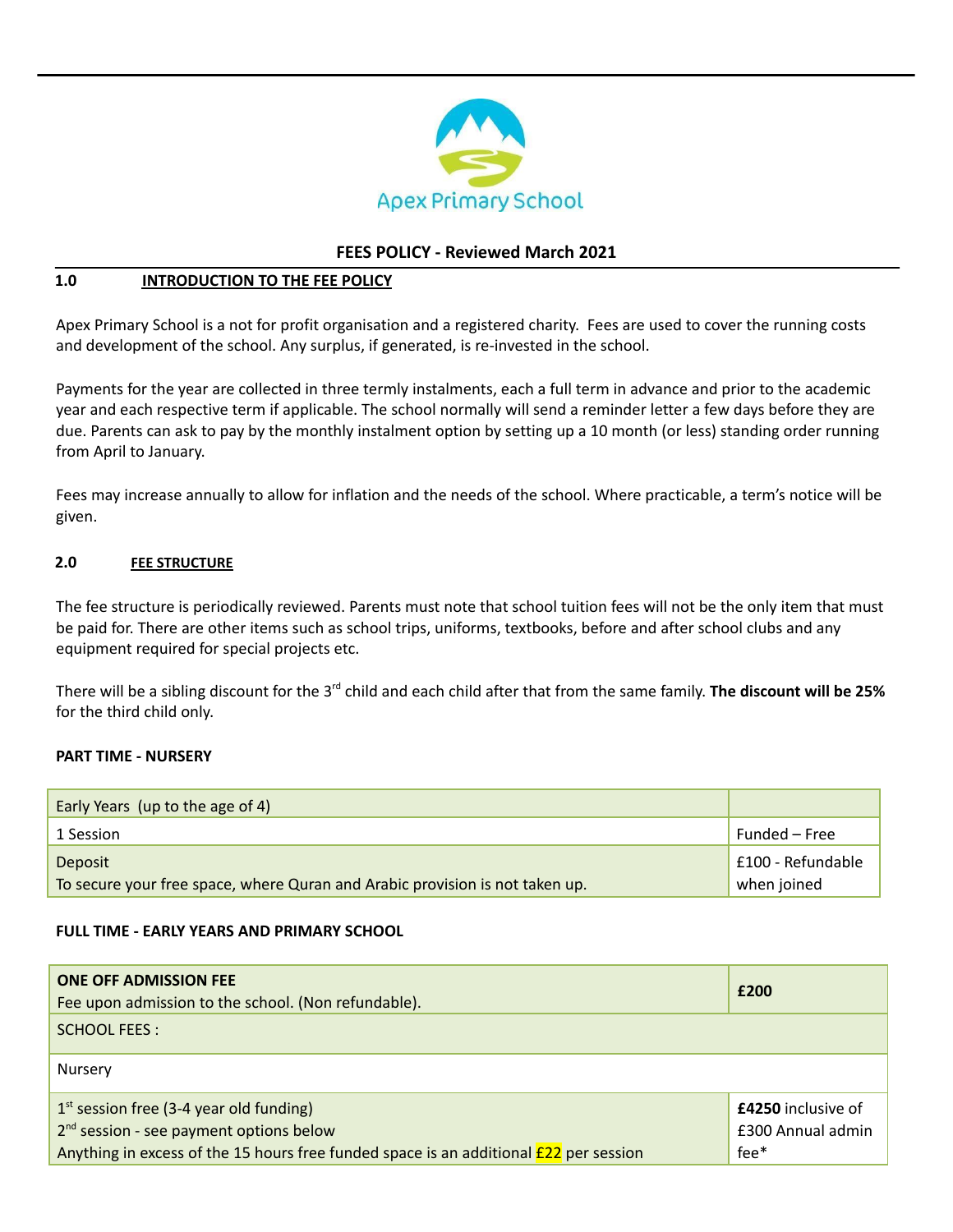| Reception to Year 6                                                                                                                                                                                                                   |                                              |
|---------------------------------------------------------------------------------------------------------------------------------------------------------------------------------------------------------------------------------------|----------------------------------------------|
| School payable in advance - see payment options below                                                                                                                                                                                 | <b>£4250</b> inclusive of<br>£300 admin fee* |
| SEN provision per academic year (if applicable) $*1$<br>For children who require school action plus or early years action or early years action plus<br>(SEN).<br>And any additional costs related to meeting the needs of the child. | $f500+$                                      |
| 3rd Child and each child after that                                                                                                                                                                                                   | 25% off                                      |

\* <sup>1</sup> Does not include costs for additional support staff.

### **3.0 FEE PAYMENT OPTIONS**

Parents have 3 options for the payment of Fees as stated below (excludes the One-off Admission Fee). Parents are requested to make a note of the due dates as we operate a strict pay on time policy.

| <b>OPTION 1 (FULL)</b>          | <b>OPTION 2 (TERMLY)</b>        | <b>OPTION 3 (MONTHLY)</b>       |
|---------------------------------|---------------------------------|---------------------------------|
| £4.250                          | 3 payments X £1,450             | 10 payments X £445              |
| <b>TOTAL ANNUAL FEE: £4,250</b> | <b>TOTAL ANNUAL FEE: £4,350</b> | <b>TOTAL ANNUAL FEE: £4,450</b> |
| Due date: 15th March            | Due date: 15th (MARCH/SEPT/DEC) | Due date: 15th (MARCH-DEC)      |

#### **The above fees include:**

*● Special PE provision*

## **The above fees do not include**

- **●** *Lunch*
- **●** *Annual residential (Y4-6)*
- **●** *Termly trips*
- **●** *School clubs*
- *● Uniform and book bags*

*\*Please see Other charges below*

#### **Special circumstances**

If parents have any special circumstances they can contact the Finance officer and discuss them prior to the due date. You may be invited to a meeting to discuss the matter further.

## **4.0 PAYMENT TERMS AND CONDITIONS**

All payments should be made by bank transfer, by clearly stating your child(s) name clearly as a reference to;

**Account Name: Apex Trust Bank: HSBC Account no: 91592920 Sort Code: 40-09-06**

Payments must reach the school account by the due date.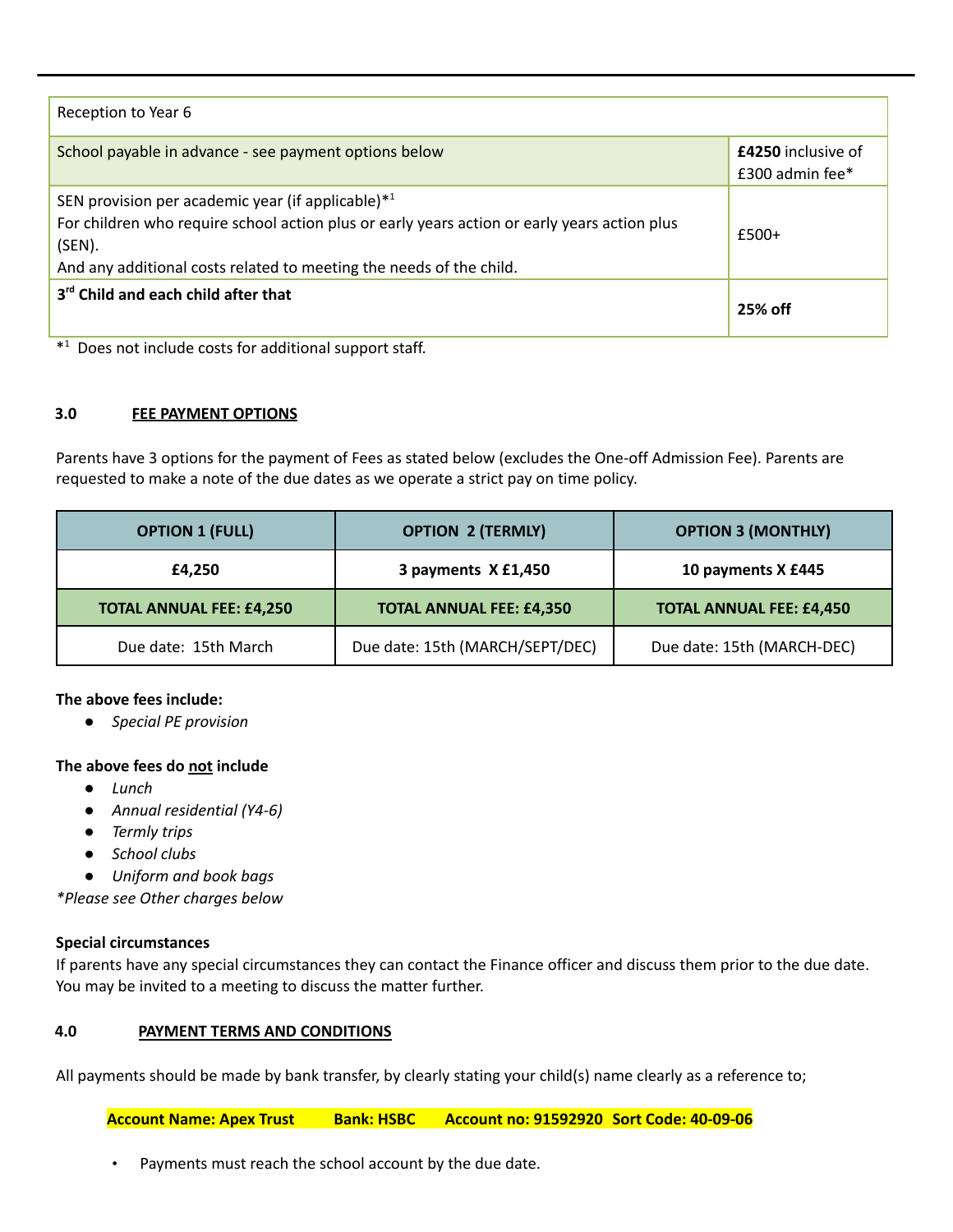- Parents are responsible for ensuring fees are paid on time, regardless of their child's attendance at school.
- Parents MUST notify the school immediately by email once Fees have been transferred. If you are unable to transfer fee payments please contact the school immediately.
- Fees are due on the dates set out above.

## **5.0 LATE PAYMENTS**

- If there are repeated occasions of late payments of fees, then we may withdraw the options of paying in instalments and request for full fees to be paid in advance.
- $\cdot$  If fees are not cleared by the 4<sup>th</sup> week, then the student will be removed from the school roll and their place will be offered to those children on the school waiting list.
- Parents of the student removed from the school roll wishing to re-enrol will be required to re-apply and pay the school fees, with the one off Admission fee
- A place may or may not be offered depending on whether the place has been filled and whether payment has cleared in time.
- The school can reserve the right to remove a child if outstanding payments are not cleared.
- Failure to contact the school prior to the due date or for persistent default in payments, may compromise your child's place at the school.

## **6.0 NOTICE TO LEAVE THE SCHOOL**

- Parents must give **a FULL terms notice in writing** to the Head Teacher for withdrawing a student from the School.
- Parents must give a full term notice in writing to the Head Teacher requesting a change from full time to part time place, (for EYFS only).
- Fees will be due for the whole notice period regardless of whether or not the child attends school. Any payment above this will be refunded.
- Please note the **One-off Admission Fee**
- If your child is leaving at the end of the academic year you need to inform us by the last day of Spring Term (Term 2).

# **7.0 OVERPAYMENTS**

- Parents must keep records of ALL payments
- Any overpayments must be claimed at the end of each Academic Year
- Any overpayments will be paid upon submission of a claim with proof of payment

## **8.0 OTHER CHARGES**

| Book Bags                                | £5 - purchase from school                                                                                    |
|------------------------------------------|--------------------------------------------------------------------------------------------------------------|
| <b>School Trips</b><br>/residential trip | The costs will vary for each trip organized.                                                                 |
| Cookery/Special<br>Projects              | The contribution will be to cover costs e.g. ingredients for cookery, special materials for Art<br>work etc. |
| Before & After<br>School Clubs           | Parents may be charged to cover costs.                                                                       |